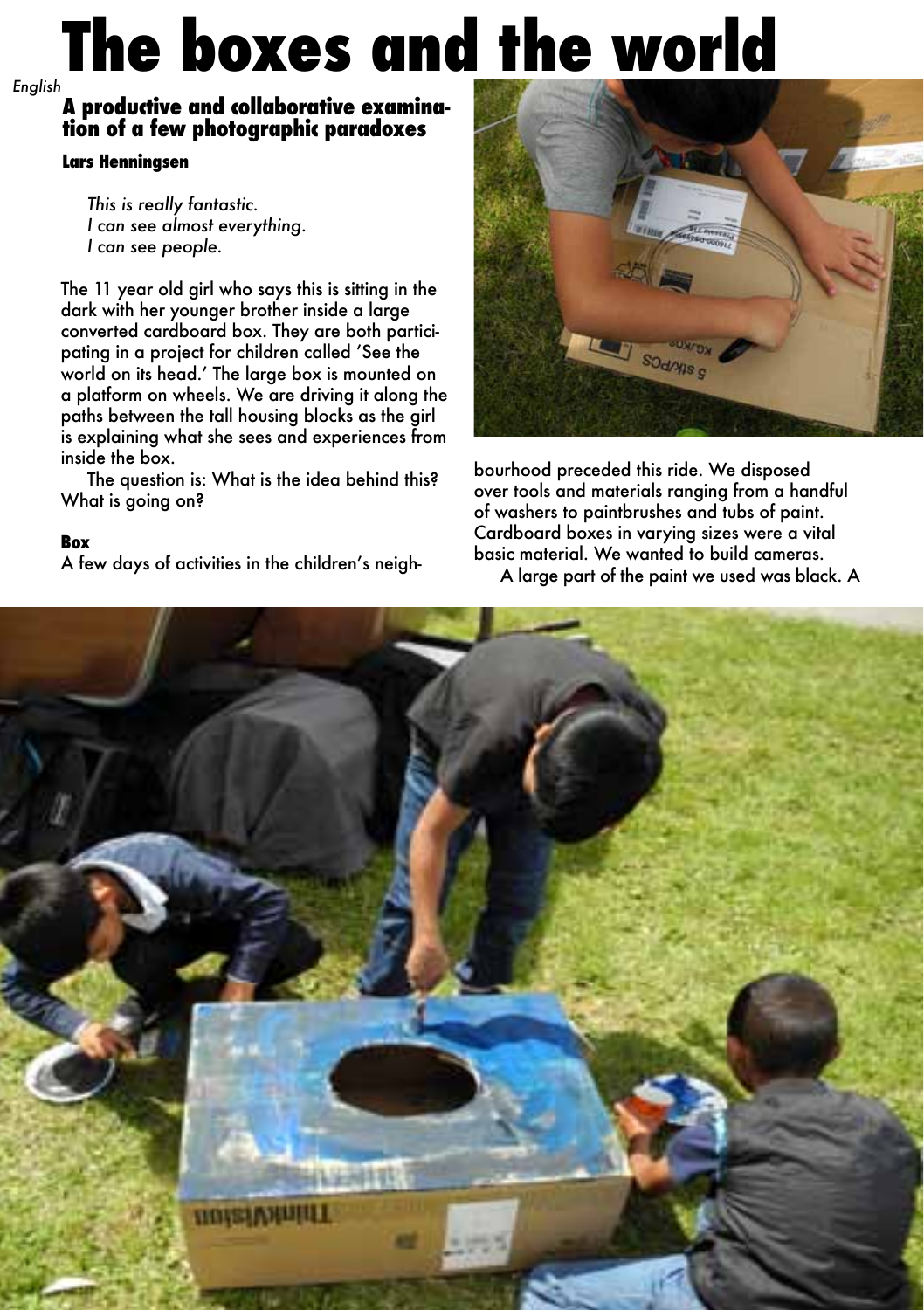homemade camera has to be black on the inside. That is almost all black because one of the inside walls of the box has to be white as snow. We did that by fixing a large sheet of white paper on it.

 The first few days were spent on drawing up designs and transforming the small mountain of boxes we got from the neighbouring bazaar into a kind of one-person box-cameras. We cre-



ated type of camera with a round hole in which you could stick your head and cover your upper body with a black cloth. This helped us to create this dark and mystical little space where the images would slowly start appearing.

 On the third day we completed the huge box. It was a great match to the play culture amongst the children. Three children at a time crawled with formidable bustle through the hatch. And then they were driven around. The box functioned as both a den and a transportation vehicle... and as a camera!

### **Hole**

How did the washers fit into this scenario? There is a hole in the disk, which served as the technical and most crucial point of departure in creating a camera out of a box: the washers became the optics. They were taped on one side of he camera so that the light could be channelled into the darkness inside the boxes and onto the surface of the white paper. An image appeared! While walking around wearing the boxes over

our heads we could see a projection of our surroundings inside the pitch darkness.

 A housing block, trees, big white cumulus clouds and our camper van – which were all turned upside down – became nice contrasting motifs inside the camera. The Danish summer sky was slowly outlined and appeared in blue after about one minute's time: the physiology of the eye slowly adapted to these particular photographic conditions. The sky and clouds started out looking grey when we first put our heads inside the box.

### **Union**

The time has come to take a step back and spend a little time talking about the extensive family of more or less sophisticated photography devices with which we try to capture pieces of our world.

 Cardboard cameras constitute a wild and anarchistic part of photography's family tree. Some may say that we are dealing with a castaway, a bastard, a long-lost cousin or a black sheep that defiantly sneers at other cameras fitted with lenses and automatic shutters.

 The name of the black sheep is pinhole photography or camera obscura.

 Pinhole photography is perceived by many as a form of art photography. It unites considerations on images and design with scientific knowledge on optics, physics and physiology. It appears to be a somewhat paradoxical venture – the union of aesthetics and natural science. But in this case pinhole photography is rather the process of testing and combining of differences.

 Usually the photographer supplies the pinhole camera with a film that can retain traces of the captured scene's dark and bright surfaces. After the exposure – meaning a click that can last minutes, hours or in extreme cases days – the next stop is the darkroom, which in itself can be perceived as a recurring castaway in a digital age.

 However, in our pinhole practice, we elegantly avoided using a darkroom. We created a 'live pinhole camera' which performed an immediate and constant flow of recordings (at least for as long as the sun was shining). It became a distinctive cross field between photography and videography.

 The activities culminated in the collaborative construction of the pinhole camera on wheels. It could hold up to three children in its belly. For a while it became quiet in there. The children saw that familiar surroundings gradually loomed up.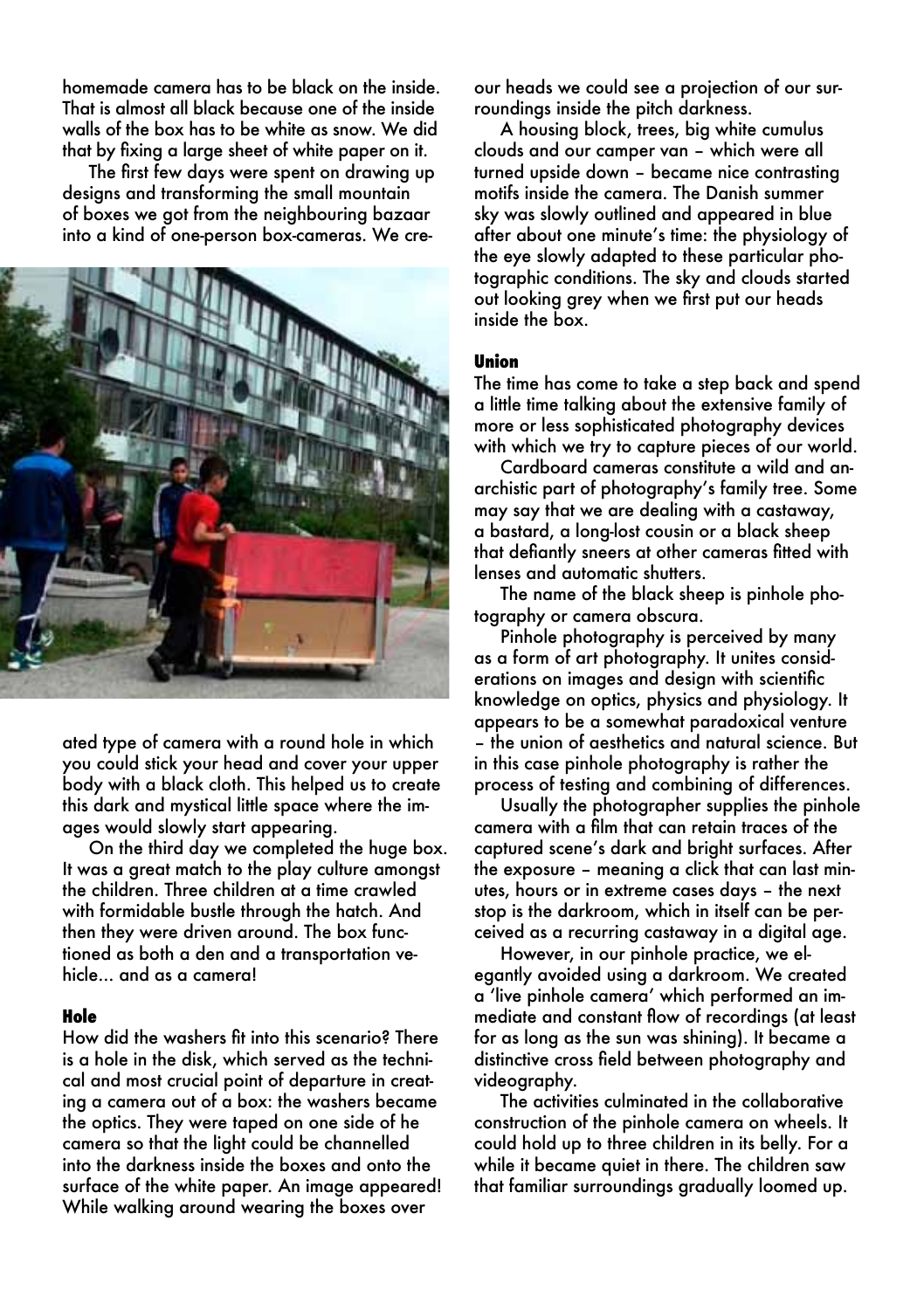Pinhole camera photography simultaneously encompasses both basic and sophisticated qualities. The Danish art historian Lars Kiel Bertelsen

supplements this argument on photography: The pinhole camera, camera obscura, is such a simple box with a tiny hole in it. It is not as quick as the ordinary pocket camera and it is almost inconvenient, but then again, it can be made from readily available materials and it brings the user back to photography's physical and material foundation. It makes photography tangible in all its marvellous simplicity...

### **Gazes**

 In closing I would like to highlight a few other paradoxes that came into play in and around the large mobile camera.

 The girl in the camera says: I can see almost everything. And later: It's just like being outside. Only it's in a little dark room.

 She is enclosed. She is dependant on her surroundings: children, artists, documentarians and the young project assistant who is pulling the bumping box across grass and flagstones. The girl cannot see which way the box is headed. But she can see something that cannot be seen otherwise. The pinhole camera technique enhances parts of the sensual experience.

 Another paradox contained in, or even initiated by photography presents itself in that ecstatic shout out from inside the box: Wow, I can also see a wheel, I think... it's a bike. Oh, it became bigger.

 It is not just a few moments' magic and sensual astonishment that happen inside the box. We are dealing with a demanding and ambiguous encounter with representations of the surrounding world.

 Photographies contain traces and recognition. They show light and shadows of a (specific) place from somewhere outside the camera.

 At the same time we are embarking on a fun journey of discovery. The images are not just there. We see something that resembles something. We interpret and construct meaning based on individual and collective experiences.

 The distinctive quality about pinhole cameras is that the visual narratives already start with the design of the camera. A pinhole camera can be specifically designed to capture particular scenes or to match certain intentions.

 Earlier I wrote about the large box that served as a den and a vehicle and a camera. This 'both... and' possibility, our ability to main-



tain a productive photographic dual perspective – traces and construction in simultaneous processes – contains a gift and fertile possibility for people living in complex modern societies.

 At the same time, seen from a broader perspective it seems to be a necessity that we practise and become proficient in these dual perspectives. I advocate a relational formative space where we handle and address *what is* as well as that which *could be*.

 *It's like looking around in the world. It's a fun way... If you were to go traveling... ... then this is a fun way of getting to travel.* 

### **Info**

*The workshop 'See the world on its head' was a part of the project Med Unge Øjne (With Young Eyes) 2012 – 2015. The project was based in the community centre Tousgaardsladen placed between the areas Toveshøj and Gellerupparken, Aarhus, Denmark. It was run by visual artist Grete Aagaard, the young project assistant Ahmad Ramez Sultani and Tousgaardsladen's superintendent Esben Trige.*

*The workshop is the point of departure for the short film: 'Live Hulkamera' by Lars Henningsen.*

*Quote taken from: Lars Kiel Bertelsen (1998): "Gummistøvlefotografi", in: Hulkamera. Accompanying booklet for the video 'Hulkamera' by Lars Henningsen.* 

*Film and articles are available at www.visualremarks.dk > Ressource > English*

*Or: Medielege > Eksperimenter med visuelle medier > Kamera af papkasse og kagedåse.* 

*Here you will find other films and texts on pinhole photography.* 

*Technical note: 'Pinhole' … 'pin needle'. This refers to the optics of most pinhole cameras, which is basically a really small hole made on a sheet of aluminium foil with a pin needle. Washers or coins with a hole in the middle are viable alternatives. For the big box in this project we used a washer with a diameter of almost 1cm. The reason for this is that larger dimensions in the camera's construction demand more light, which is provided by a larger hole (aperture).*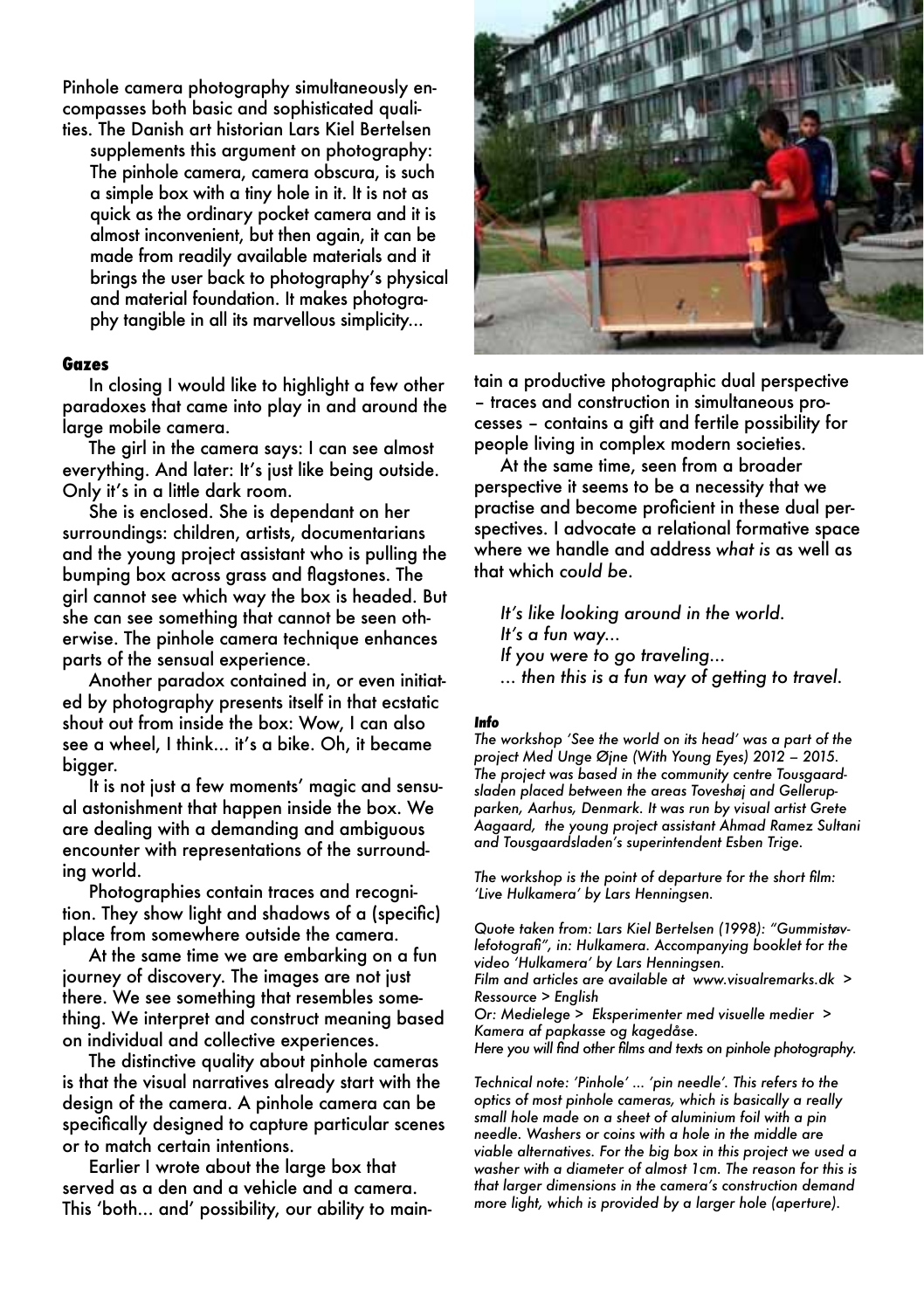### *Translation: Adria Florea.*

*Lars Henningsen holds a Master in Social Education specialised in visual art. He also works as a documentarian. His projects are available at www.visualremarks.dk.* 

*The article's musings on a 'relational formative space' are based on a theory on 'collective reflexivity' by anthropologist and performance art theoretician Richard Schechner (US), as well as on the notion of 'photography's grey mythology' by art historian Lars Kiel Bertelsens (DK).*



# **KASSERNE OG VERDEN**

*Danish*

# **En produktiv og fælles undersøgelse af nogle fotografiske paradokser**

### **Af Lars Henningsen**

 *Det her er virkelig fantastisk. Jeg kan se næsten alting. Jeg kan se mennesker.*

Pigen på 11 år, der siger dette, og hendes lillebror sidder i mørket inde i en stor ombygget papkasse. De deltager begge i et projekt med børn: 'Se verden på hovedet.' Kæmpepapkassen er monteret på en plade, der er forsynet med hjul. Vi kører rundt på stierne mellem boligblokkene, og undervejs fortæller pigen, hvad hun ser og oplever inde i kassen.

 Spørgsmålet er nu: - Hvad er ideen med det her? Hvad er der mon på færde?

### **Kasse**

Forud for køreturen lå et par dages aktivitet på det grønne græs midt i børnenes boligkvarter. Vi var udstyret med en række værktøjer og materialer: lige fra en håndfuld blanke spændeskiver til pensler og bøtter med maling. Papkasser i forskellig størrelse var et vigtigt grundmateriale. Vi ville bygge kameraer.

 En stor del af den maling, vi brugte, var sort. Et hjemmebygget kassekamera skal nemlig være sort inden i. Dvs. næsten helt sort, for den ene væg i kassen skal være kridhvid. Det klarede vi ved at montere et stort stykke hvidt papir.

Designarbejdet de første projektdage handle-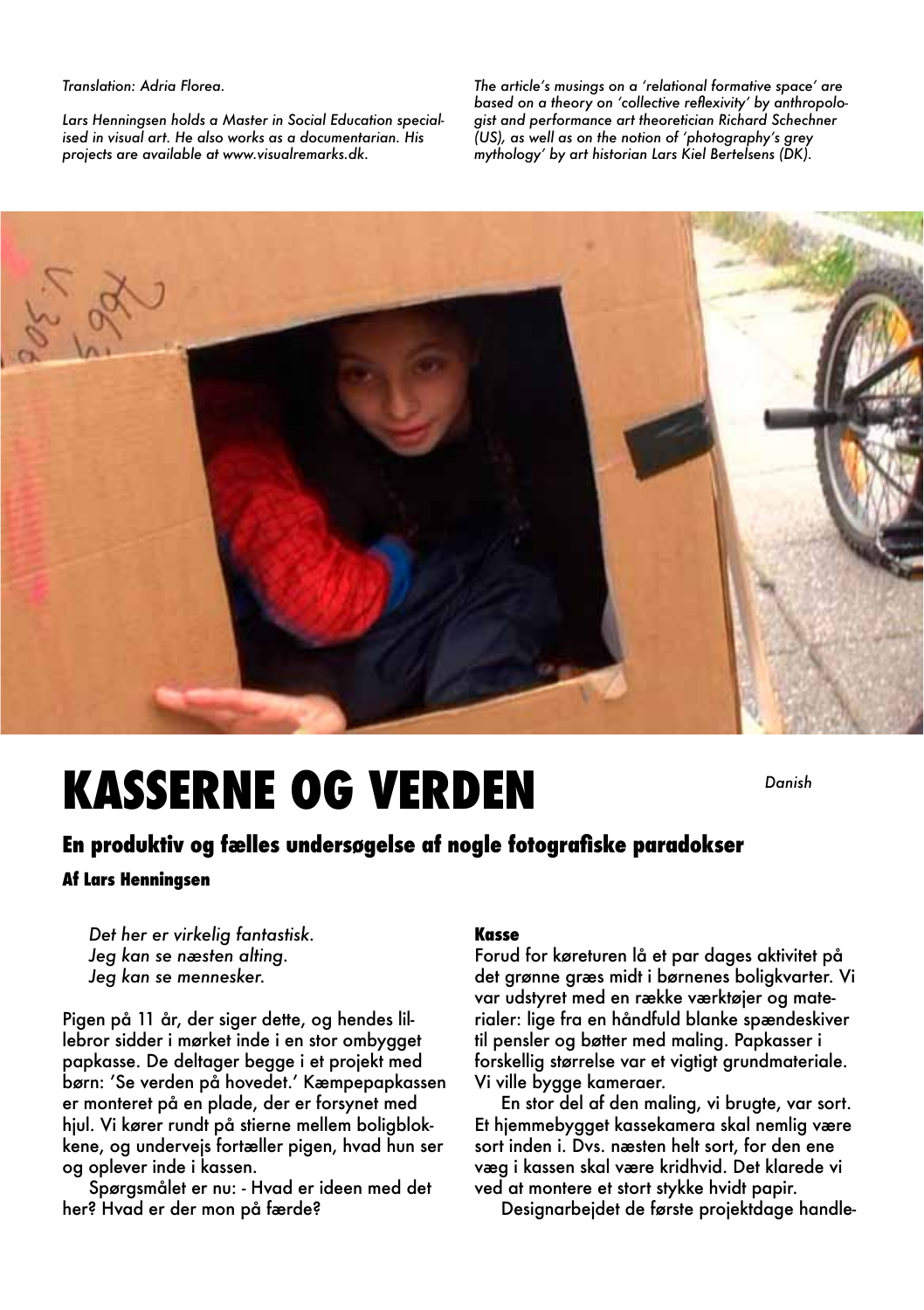de om at omdanne vores lille bjerg af kasser fra den nærliggende basar til enkeltmands-kameraer. Vi konstruerede en kameratype, hvor man kunne stikke hovedet ind gennem et cirkelrundt hul, og hvor et stykke sort stof hen over overkroppen hjalp til at skabe det mørklagte og mystiske lille rum, hvor billederne langsomt ville tone frem.

 På tredjedagen kom kæmpekassen så på banen. Den matchede i høj grad med legekulturerne i børnegruppen. Tre børn ad gangen kravlede under vældig tummel ind gennem lemmen. Og så var der en køretur. Kassen blev til både hule og bil – og kamera!

### **Hul**

Hvor kom spændeskiverne ind i billedet? Det var hullet i dem, som dannede det tekniske og afgørende udgangspunkt for at omdanne en kasse til et kamera: vi lavede en optik med spændeskiverne. De blev tapet på kameraernes ene side, sådan at lyset kunne trænge ind i kassernes mørke gennem hullet og videre ind til den hvide papirflade. Et billede blev til! Når vi gik rundt med kasserne på hovedet, kunne vi se en projektion af omgivelserne derinde i tusmørket.

 En boligblok, træer, store hvide kumulusskyer og vores projekt-campingvogn - som alt sammen var vendt på hovedet - udgjorde gode kontrastfyldte motiver i kameraet. Den danske sommerhimmel tonede langsomt frem i blåt efter et minuts tid: øjets fysiologi tilpassede sig langsomt til de særlige fotografiske forhold. Himlen og skyerne så nemlig grålige ud i begyndelsen, når ens hoved kom ind i kassen.

### **Tilhør**

Nu er det måske på tide at træde et skridt tilbage for at sige lidt om den store familie af mere eller mindre sofistikerede fotoapparater, hvormed vi forsøger at indfange lidt af vores verden.

 Papkassekameraerne indgår i en vildtvoksende og anarkistisk del af fotografiets stamtræ. Nogen vil måske synes, at vi har at gøre med et vildskud, en bastard, en fortabt fætter eller et sort får, som trodsigt vrænger mod de andre kameraer i slægten, der er udstyret med både linse, automatik og udløserknap.

 Navnet på det sorte får er hulkamerafotografi … eller pinhole photography.

 Pinhole photos opfattes af mange som et art kunstfotografier. Her forenes overvejelser om billeder og design med bl.a. naturvidenskabelig viden af optisk, fysisk og fysiologisk karakter. Det synes at være et noget paradoksalt forehavende; foreningen af æstetik og naturvidenskab. Men det er det ikke her. Hulkamerafotografi afprøver og forener forskellighederne.

 Ofte forsyner fotografen hulkameraet med film, der kan opfange spor fra motivernes lyse og mørke flader. Efter eksponering - dvs. et klik, der kan vare minutter, timer eller i radikale tilfælde i dagevis - går turen til et mørkekammer, som i øvrigt også kan opfattes som et insisterende vildskud i en digital tidsalder.

 I vores hulkamera-praksis sneg vi os dog elegant uden om at bruge mørkekammer. Vi opfandt et 'live hulkamera', som præsterede et umiddelbart og konstant flow af optagelser (når solen ellers skinnede). Der blev tale om et særegent krydsfelt mellem fotografi og video.

 Aktiviteterne kulminerede i fælles konstruktion af det kørende hulkamera. Op til tre kunne der være i maven på dette kamera. Der blev tyst derinde en tid. Børnene så, at kendte omgivelser gradvist tonede frem.



Hulkamerafotografi rummer altså på samme tid basale og sofistikerede kvaliteter. Den danske kunsthistoriker Lars Kiel Bertelsen supplerer med dette syn på fotografi og kamera:

Hulkameraet, camera obscuraet, er sådan en simpel kasse med et lille hul i. Det er ikke så hurtigt som det sædvanlige pocketkamera, det er nærmest besværligt, men til gengæld kan det laves af forhåndenværende materialer, og det bringer brugeren tilbage til fotografiets fysiske og materielle grundlag. Det gør fotografiet håndgribeligt i al dets vidunderlige simpelhed …

### **Blikke**

Afslutningsvis vil jeg fremhæve yderligere nogle paradokser, som var i spil i og omkring det kørende kæmpekamera.